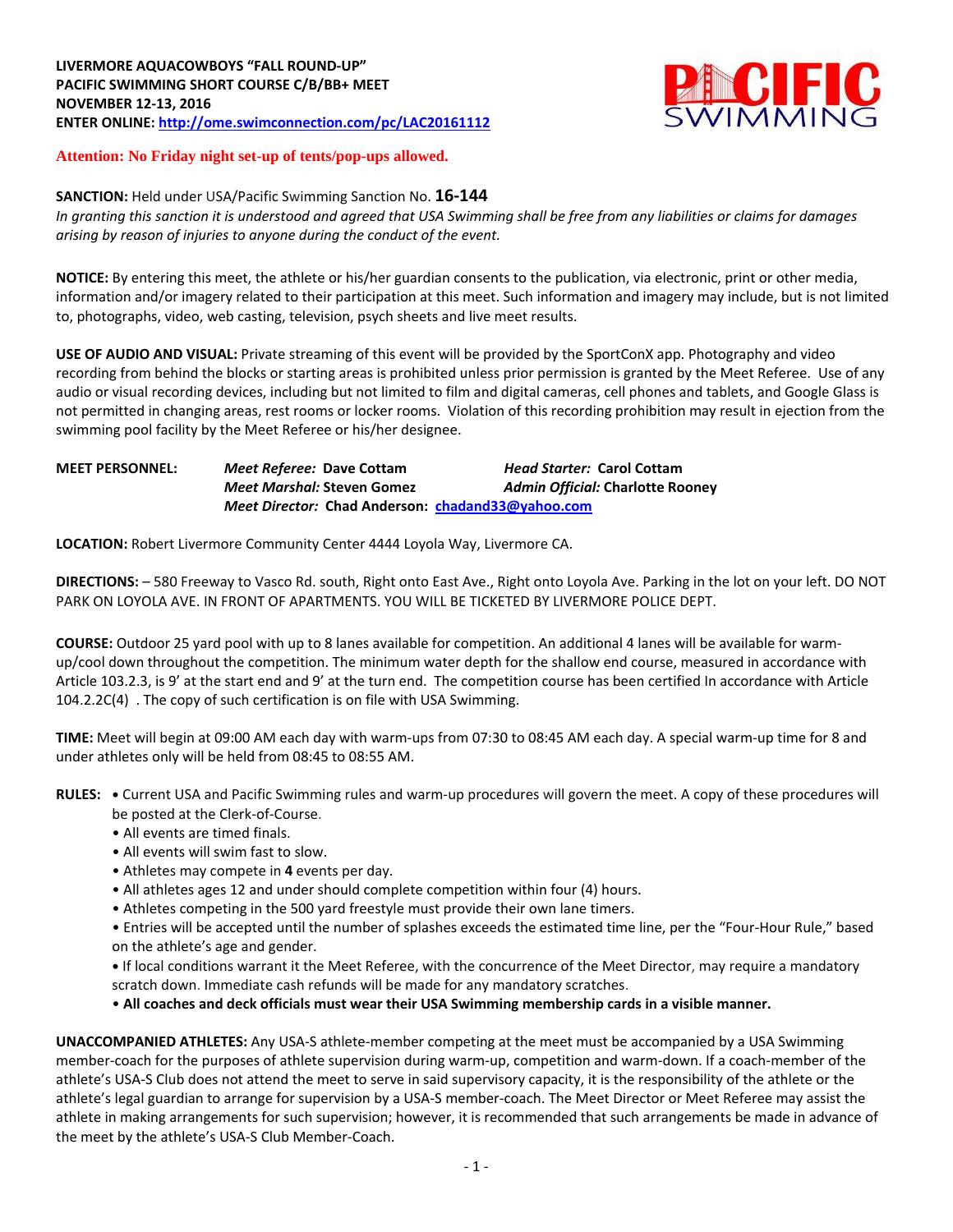**RACING STARTS:** Athletes must be certified by a USA-S member-coach as being proficient in performing a racing start, or must start the race in the water. It is the responsibility of the athlete or the athlete's legal guardian to ensure compliance with this requirement.

**RESTRICTIONS:** • Smoking and the use of other tobacco products is prohibited on the pool deck, in the locker rooms, in spectator

seating, on standing areas and in all areas used by athletes, during the meet and during warm-up periods.

- Sale and use of alcoholic beverages is prohibited in all areas of the meet venue.
- No glass containers are allowed in the meet venue.
- No propane heater is permitted except for snack bar/meet operations.
- All shelters must be properly secured.
- Changing into or out of swimsuits other than in locker rooms or other designated areas is prohibited.

• Destructive devices, to include but not limited to, explosive devices and equipment, firearms (open or concealed), blades, knives, mace, stun guns and blunt objects are strictly prohibited in the swimming facility and its surrounding areas. If observed, the Meet Referee or his/her designee may ask that these devices be stored safely away from the public or removed from the facility. Noncompliance may result in the reporting to law enforcement authorities and ejection from the facility. Law enforcement officers (LEO) are exempt per applicable laws.

**ELIGIBILITY:** • Athletes must be current members of USA-S and enter their name and registration number on the meet entry card as they are shown on their Registration Card. If this is not done, it may be difficult to match the athlete with the registration and times database. The meet host will check all athlete registrations against the SWIMS database and if not found to be registered, the Meet Director shall accept the registration at the meet (a \$10 surcharge will be added to the regular registration fee). Duplicate registrations will be refunded by mail.

• Athletes in the "BB" Division must have met at least the listed "BB" time standard. Athletes in the "B" Division must have met at least the listed "B" time standard. All entry times slower than the listed "B" time standard will be in the "C" Division. For 8&U, athletes in the "A" division must have met at least the listed "A" time standard.

• Entries with **"NO TIME"** *will be* **accepted.**

• Entry times submitted for this meet will be checked against a computer database and may be changed in accordance with Pacific Swimming Entry Time Verification Procedures.

• Disabled athletes are welcome to attend this meet and should contact the Meet Director or Meet Referee regarding any special accommodations on entry times and seeding per Pacific Swimming policy.

• Athletes 19 years of age and over may compete in the meet for time only, no awards. Such athletes must have met standards for the 17-18 age group.

• The athlete's age will be the age of the athlete on the first day of the meet.

**ENTRY PRIORITY:** Meet entries will not be accepted any earlier then **October, 8 th 2016**. Entries from members of LAC, AAA, AIA, ALGA, BEAR, LBD, OAK, EBSD, CROW, DA, ONDA, OTST, SAIL, PST, PLS, ECG, MONT, HILL and TRIV "year round" Zone 2 clubs postmarked or entered online by 11:59 p.m. on **October 14<sup>th</sup> 2016,** will be given 1<sup>st</sup> priority acceptance. Entries from members of all Zone 2 clubs (year round and seasonal) postmarked or entered online between 12:00 am **October 15 th 2016**, and 11:59 pm **October**  21<sup>st</sup> 2016, will be given 2<sup>nd</sup> priority acceptance All entries from Zone 2, all other Pacific LSC Zones and other LSC's, either postmarked, entered online, or hand delivered by the entry deadline will be considered in the order that they were received.

# **\*\* NOTE: Athletes who falsify their entry from by listing a club to which they are not legitimately associated will be rejected from the meet. Further, entry fees will not be refunded and they may be referred to the Pacific Swimming Review Committee for disciplinary action.**

**ENTRY FEES:** \$4.00 per event plus an \$8.00 participation fee per athlete. Entries will be rejected if payment is not sent at time of request. No refunds will be made, except mandatory scratch downs.

**ONLINE ENTRIES:** To enter online go to **<http://ome.swimconnection.com/pc/LAC20161112>** to receive an immediate entry confirmation. This method requires payment by credit card. Swim Connection, LLC charges a processing fee for this service, equal to \$1 per athlete plus 5% of the total Entry Fees. Please note that the processing fee is a separate fee from the Entry Fees. If you do not wish to pay the processing fee, enter the meet using a mail entry. **Entering online is a convenience, is completely voluntary, and is in no way required or expected of an athlete by Pacific Swimming.** Online entries will be accepted through Wednesday, **November 2 nd , 2016.**

**MAILED OR HAND DELIVERED ENTRIES**: Entries must be on the attached consolidated entry form. Forms must be filled out completely and printed clearly with athlete's best time. Mailed entries will be accepted until the 4 hour rule forces the meet to close or must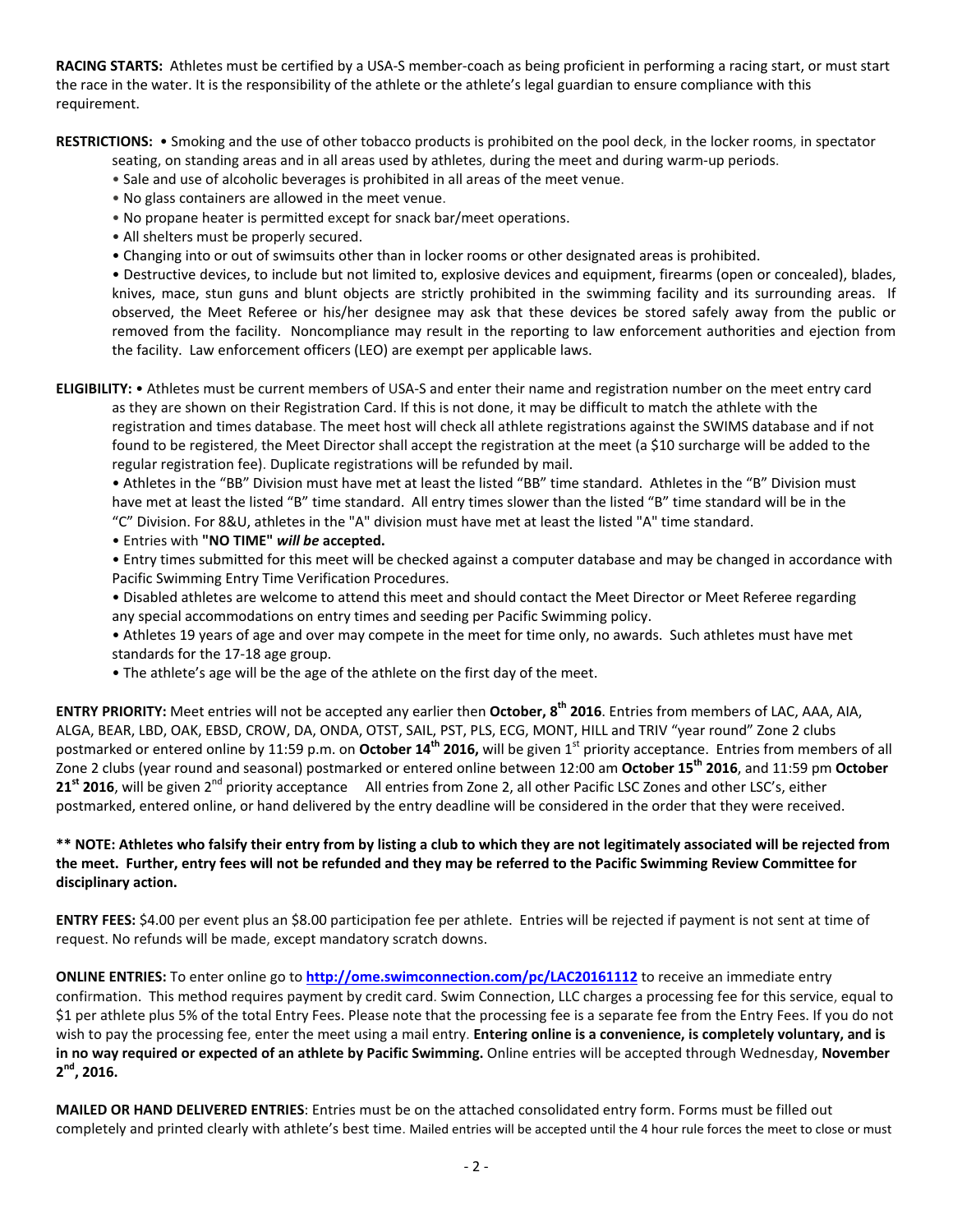be postmarked on or before, October 31<sup>st</sup>/hand-delivered by 6:30 pm November 2<sup>nd</sup>, whichever comes first. No late entries will be accepted. Requests for confirmation of receipt of entries should include a self-addressed envelope.

**Make check payable to**: **Livermore Aquacowboys Mail entries to: Chad Anderson Hand deliver entries to: ChadAnderson**

**2682 Pickfair Ln. 2682 Pickfair Ln. Livermore, CA. 94551 Livermore, CA. 94551**

**CHECK-IN:** The meet will be deck seeded. Athletes must check-in at the Clerk-of-Course. No event shall be closed more than 30 minutes before the scheduled start of the session. Close of check-in for all individual events shall be no more than 60 minutes before the estimated time of the start of the first heat of the event. Athletes who do not check in will not be seeded and will not be allowed to compete in that event.

**SCRATCHES:** Any athletes not reporting for or competing in an individual timed final event shall not be penalized. Athletes who must withdraw from an event after it is seeded are requested to inform the referee immediately.

**AWARDS:** The first 8 places will be awarded for 9-10, 11-12, 13-14, 15-18 age groups in each division (C/B/BB+). 8 & U will be awarded in each division (PC-A, PC-B, and PC-C). All athletes achieving an A time for the first time will be awarded a standard A medal, regardless of place achieved in the event. No awards will be given for athletes 19 years of age and older. Note: Individual awards must be picked up at the meet. We will not mail or distribute awards after the meet.

**ADMISSION:** Free. A two day program will be available for a reasonable fee.

**SNACK BAR & HOSPITALITY:** Food Trucks will be available throughout the competition. Coaches and working deck officials will be provided lunch. Hospitality will serve refreshments to timers and volunteers.

**MISCELLANEOUS:** No overnight parking is allowed. Facilities will not be provided after meet hours.

**MINIMUM OFFICIALS:** The Meet Referee shall conduct an inventory of Officials and shall compare the number of athletes entered against the number of Officials that worked representing each club per day of the meet. Those clubs that have not provided sufficient Officials in a day of the meet, in accordance with the table below, will be fined \$100 per missing Official per day.

| Club athletes entered in session | Trained and carded officials requested |
|----------------------------------|----------------------------------------|
| $1 - 10$                         |                                        |
| $11 - 25$                        |                                        |
| 26-50                            |                                        |
| $51 - 75$                        |                                        |
| 76-100                           |                                        |
| Every 20 Athletes over 100       |                                        |

## **EVENT SUMMARY**

|           |               | <b>SATURDAY</b> |                   | <b>SUNDAY</b>     |                |               |                  |  |  |
|-----------|---------------|-----------------|-------------------|-------------------|----------------|---------------|------------------|--|--|
| 8 & UN    | $9 - 10$      | $11 - 12$       | 13 & up           | <b>8 &amp; UN</b> | $9-10$         | $11 - 12$     | 13 & up          |  |  |
| 100 IM    | 200 IM        | <b>100 Flv</b>  | <b>100 Flv</b>    | 50 Free           | 100 Free       | 200 Free      | 200 Free         |  |  |
| 25 Flv    | <b>50 Flv</b> | 100 Breast      | 200 Breast        | 25 Back           | 50 Back        | 100 Back      | 100 Back         |  |  |
| 25 Breast | 100 Breast    | 50 Free         | 50 Free           | 50 Breast         | 50 Breast      | 50 Breast     | 100 Breast       |  |  |
| 25 Free   | 50 Free       | 100 IM          | 200 IM            | <b>50 Fly</b>     | <b>100 Fly</b> | <b>50 Fly</b> | <b>200 Fly</b>   |  |  |
|           | *500 Free     |                 | *500 Free (Girls) |                   |                | *500 Free     | *500 Free (Boys) |  |  |

## **\*Athletes competing in the 500 Free must provide their own timers**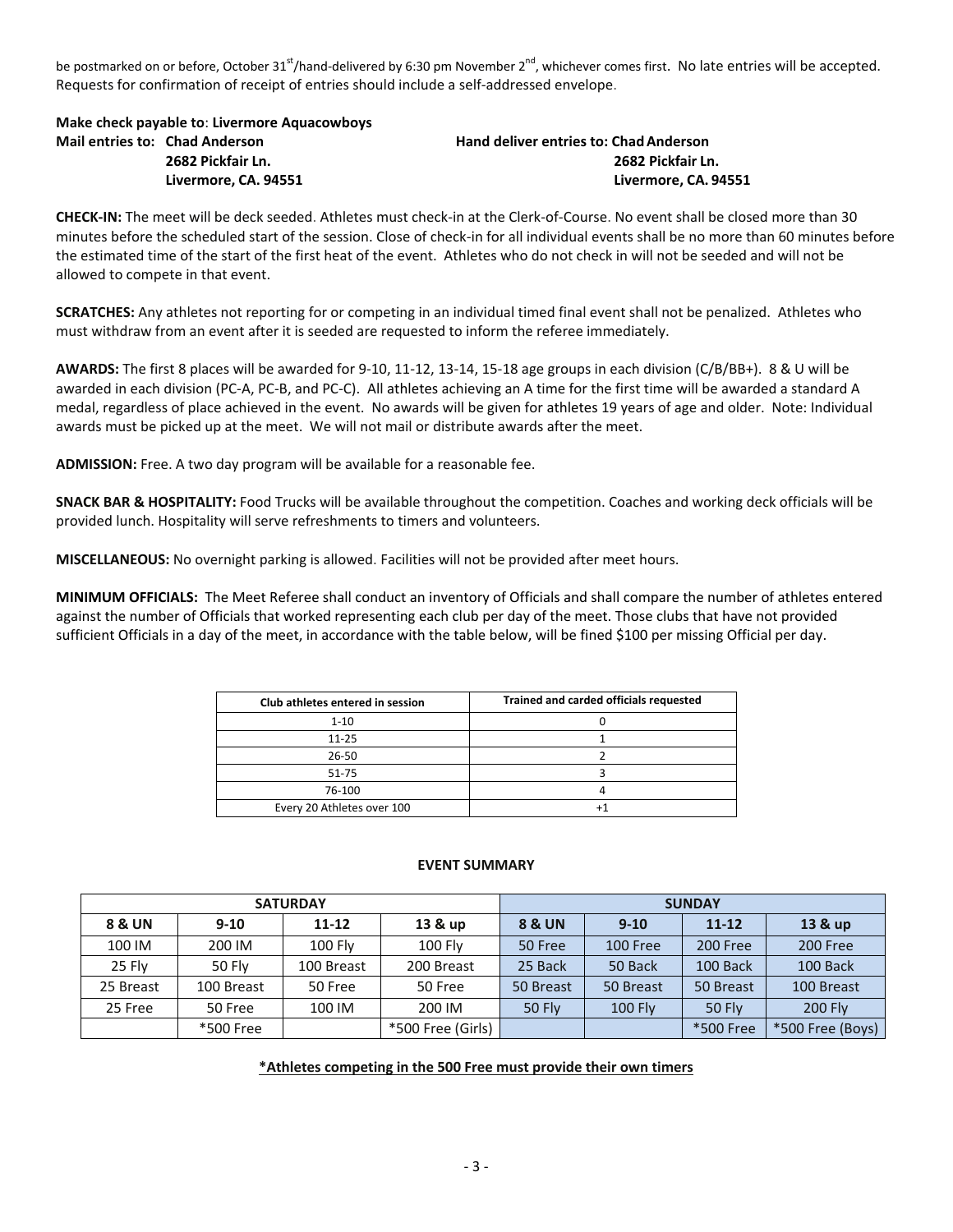|                               | Saturday Nov. 12, 2016  |                              |                        | <b>Sunday Nov. 13, 2016</b> |
|-------------------------------|-------------------------|------------------------------|------------------------|-----------------------------|
| <b>Girls</b><br><b>EVENT#</b> | <b>EVENT</b>            | <b>Boys</b><br><b>EVENT#</b> | Girls<br><b>EVENT#</b> | <b>EVENT</b>                |
| $\mathbf{1}$                  | 9-10 200 IM             | $\overline{2}$               | 37                     | 13 & up 200 Free            |
| $\overline{3}$                | 8 & under 100 IM        | 4                            | 39                     | 11-12 200 Free              |
| 5                             | 13 & up 100 Fly         | 6                            | 41                     | 9-10 100 Free               |
| $\overline{7}$                | 11-12 100 Fly           | 8                            | 43                     | 8 & under 50 Free           |
| 9                             | 9-10 50 Fly             | 10                           | 45                     | 13 & up 100 Back            |
| 11                            | 8 & under 25 Fly        | 12                           | 47                     | 11-12 100 Back              |
| 13                            | 13 & up 200 Breast      | 14                           | 49                     | 9-10 50 Back                |
| 15                            | 11-12 100 Breast        | 16                           | 51                     | 8 & under 25 Back           |
| 17                            | 9-10 100 Breast         | 18                           | 53                     | 13 & up 100 Breast          |
| 19                            | 8 & under 25 Breast     | 20                           | 55                     | 11-12 50 Breast             |
| 21                            | 13 & up 50 Free         | 22                           | 57                     | 9-10 50 Breast              |
| 23                            | 11-12 50 Free           | 24                           | 59                     | 8-UN 50 Breast              |
| 25                            | 9-10 50 Free            | 26                           | 61                     | 13 & up 200 Fly             |
| 27                            | 8 & under 25 Free       | 28                           | 63                     | 11-12 50 Fly                |
| 29                            | 13 & up 200 IM          | 30                           | 65                     | 9-10 100 Fly                |
| 31                            | 11-12 100 IM            | 32                           | 67                     | 8 & under 50 Fly            |
| 33                            | *9-10 500 Free          | 34                           | 69                     | *11-12 500 Free             |
| 35                            | *Girls 13 & up 500 Free |                              |                        | *Boys 13 & up 500 Fre       |

|                | Saturday Nov. 12, 2016  |                              |                        | <b>Sunday Nov. 13, 2016</b> |                              |  |  |
|----------------|-------------------------|------------------------------|------------------------|-----------------------------|------------------------------|--|--|
| iirls<br>ENT#  | <b>EVENT</b>            | <b>Boys</b><br><b>EVENT#</b> | Girls<br><b>EVENT#</b> | <b>EVENT</b>                | <b>Boys</b><br><b>EVENT#</b> |  |  |
| $\mathbf{1}$   | 9-10 200 IM             | $\overline{2}$               | 37                     | 13 & up 200 Free            | 38                           |  |  |
| $\overline{3}$ | 8 & under 100 IM        | 4                            | 39                     | 11-12 200 Free              | 40                           |  |  |
| $\overline{5}$ | 13 & up 100 Fly         | 6                            | 41                     | 9-10 100 Free               | 42                           |  |  |
| $\overline{7}$ | 11-12 100 Fly           | 8                            | 43                     | 8 & under 50 Free           | 44                           |  |  |
| $\overline{9}$ | 9-10 50 Fly             | 10                           | 45                     | 13 & up 100 Back            | 46                           |  |  |
| 11             | 8 & under 25 Fly        | 12                           | 47                     | 11-12 100 Back              | 48                           |  |  |
| 13             | 13 & up 200 Breast      | 14                           | 49                     | 9-10 50 Back                | 50                           |  |  |
| 15             | 11-12 100 Breast        | 16                           | 51                     | 8 & under 25 Back           | 52                           |  |  |
| 17             | 9-10 100 Breast         | 18                           | 53                     | 13 & up 100 Breast          | 54                           |  |  |
| 19             | 8 & under 25 Breast     | 20                           | 55                     | 11-12 50 Breast             | 56                           |  |  |
| 21             | 13 & up 50 Free         | 22                           | 57                     | 9-10 50 Breast              | 58                           |  |  |
| 23             | 11-12 50 Free           | 24                           | 59                     | 8-UN 50 Breast              | 60                           |  |  |
| 25             | 9-10 50 Free            | 26                           | 61                     | 13 & up 200 Fly             | 62                           |  |  |
| 27             | 8 & under 25 Free       | 28                           | 63                     | 11-12 50 Fly                | 64                           |  |  |
| 29             | 13 & up 200 IM          | 30                           | 65                     | 9-10 100 Fly                | 66                           |  |  |
| 31             | 11-12 100 IM            | 32                           | 67                     | 8 & under 50 Fly            | 68                           |  |  |
| 33             | *9-10 500 Free          | 34                           | 69                     | *11-12 500 Free             | 70                           |  |  |
| 35             | *Girls 13 & up 500 Free |                              |                        | *Boys 13 & up 500 Free      | 72                           |  |  |

Use the following URL to find the time standards: <http://www.pacswim.org/swim-meet-times/standards>

**\*Athletes participating in the 500 Free must provide their own timers**